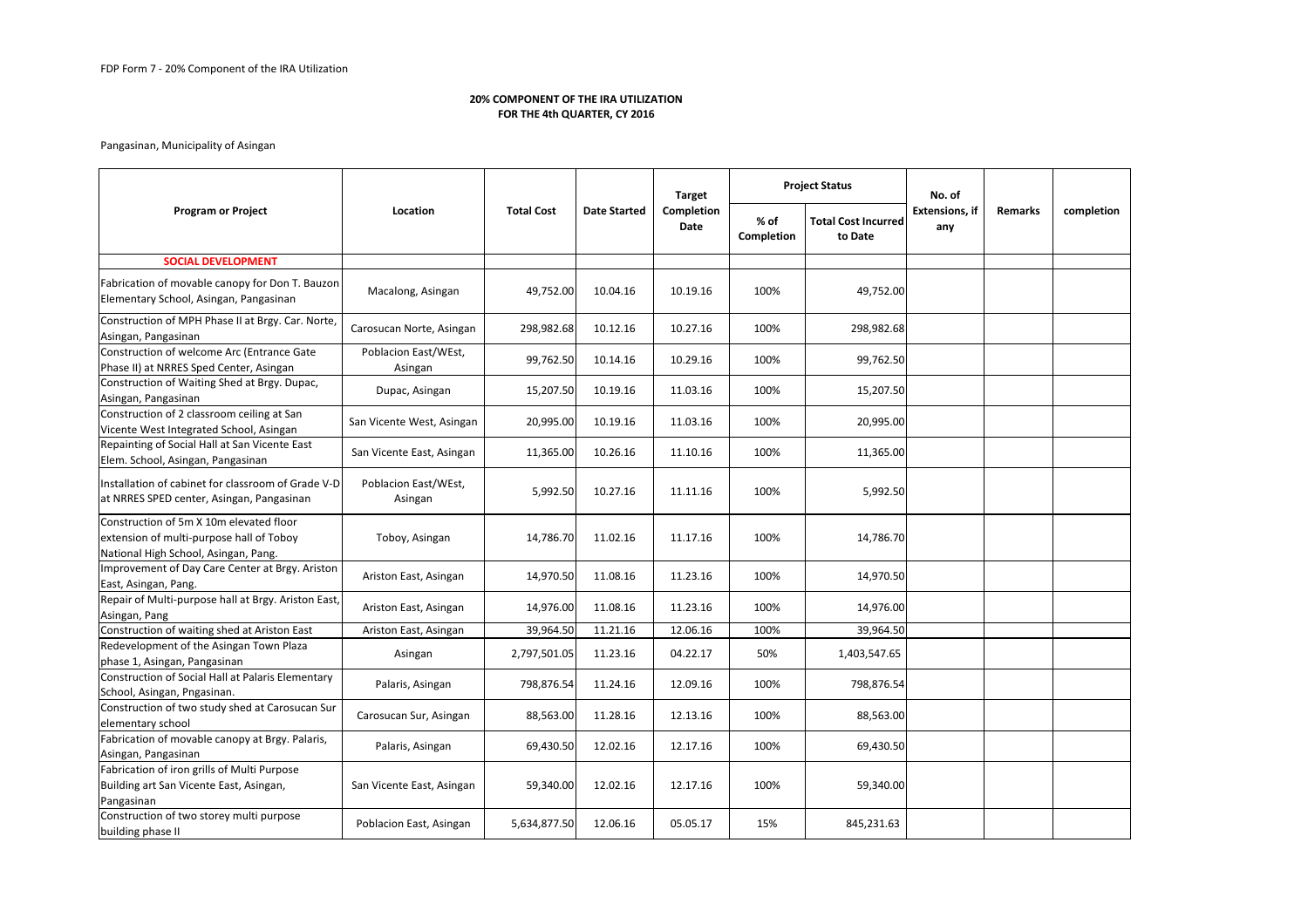|                                                                                                               |                           |                   |                     | <b>Target</b>             |                           | <b>Project Status</b>                 | No. of<br><b>Extensions, if</b><br>any | <b>Remarks</b> | completion |
|---------------------------------------------------------------------------------------------------------------|---------------------------|-------------------|---------------------|---------------------------|---------------------------|---------------------------------------|----------------------------------------|----------------|------------|
| <b>Program or Project</b>                                                                                     | Location                  | <b>Total Cost</b> | <b>Date Started</b> | <b>Completion</b><br>Date | % of<br><b>Completion</b> | <b>Total Cost Incurred</b><br>to Date |                                        |                |            |
| Fabrication of Canopy at Pob. East, Asingan,<br>Pang.                                                         | Poblacion East, Asingan   | 34,840.50         | 12.07.16            | 12.22.16                  | 100%                      | 34,840.50                             |                                        |                |            |
| Construction of Stage at Brgy. Toboy, Asingan,<br>Pangasinan                                                  | Toboy, Asingan            | 99,902.50         | 12.09.16            | 12.24.16                  | 100%                      | 99,902.50                             |                                        |                |            |
| Concreting of Flooring of HE Building at Ariston<br>Bantog Elem. School, Asingan, Pangasinan                  | Ariston East, Asingan     | 59,888.00         | 12.19.16            | 01.03.17                  | 100%                      | 59,888.00                             |                                        |                |            |
| Continuation of the construction of HE building<br>at San Vicente East Elementary school                      | San Vicente East, Asingan | 235,060.00        | 12.19.16            | 01.03.17                  | 100%                      | 235,060.00                            |                                        |                |            |
| Construction of Ariston Bantog National High<br>School Gate, Asingan, Pangasinan                              | Ariston East, Asingan     | 37,798.40         | 12.21.16            | 01.05.17                  | 100%                      | 37,798.40                             |                                        |                |            |
| Construction of ABNHS Gate, Asingan,<br>Pangasinan                                                            | Asingan                   | 12,187.50         | 12.21.16            | 01.05.17                  | 100%                      | 12,187.50                             |                                        |                |            |
| Rehabilitation of School Library and Health<br>Center at Brgy. Calepaan, Asingan, Pangasinan                  | Calepaan, Asingan         | 299,853.54        | 12.21.16            | 01.05.17                  | 100%                      | 299,853.54                            |                                        |                |            |
| Construction dressing room at Car. Norte<br>National High School Asingan, Pangasinan                          | Carosucan Norte, Asingan  | 79,082.16         | 12.22.16            | 01.06.17                  | 100%                      | 79,082.16                             |                                        |                |            |
| Study shed at Car. East Elem. School, Asingan,<br>Pangasinan                                                  | Carosucan Norte, Asingan  | 34,988.24         | 12.22.16            | 01.06.17                  | 100%                      | 34,988.24                             |                                        |                |            |
| Fabrication of Steel Waiting Shed at Bobonan,<br>Asingan, Pangasinan                                          | Bobonan, Asingan          | 54,018.00         | 12.23.16            | 01.07.17                  | 100%                      | 54,018.00                             |                                        |                |            |
| Re-roofing at Car. East Elem. School                                                                          | Carosucan Norte, Asingan  | 198,849.00        | 12.29.16            | 01.13.17                  | 100%                      | 198,849.00                            |                                        |                |            |
| Construction of Study Shed at Teofilo Gante<br>Elem. School, Asingan, Pang.                                   | Sanchez, Asingan          | 53,780.00         | 12.29.16            | 01.13.17                  | 100%                      | 53,780.00                             |                                        |                |            |
| <b>ECONOMIC DEVELOPMENT</b>                                                                                   |                           |                   |                     |                           |                           |                                       |                                        |                |            |
| Replacement of electrical installation at Agabas<br>Building Domanpot Community School Asingan,<br>Pangasinan | Domanpot, Asingan         | 25,014.00         | 10.04.16            | 10.19.16                  | 100%                      | 25,014.00                             |                                        |                |            |
| Installation of streetlights at Brgy. Dupac,<br>Asingan, Pangasinan                                           | Dupac, Asingan            | 21,590.00         | 10.11.16            | 10.26.16                  | 100%                      | 21,590.00                             |                                        |                |            |
| Construction of Streetlights at Brgy. Toboy,<br>Asingan, Pangasinan                                           | Toboy, Asingan            | 199,471.88        | 10.11.16            | 10.26.16                  | 100%                      | 199,471.88                            |                                        |                |            |
| Concreting of FMR Alvarado Road at Brgy. Sobol,<br>Asingan, Pangasinan                                        | Sobol, Asingan            | 199,868.75        | 10.12.16            | 10.27.16                  | 100%                      | 199,868.75                            |                                        |                |            |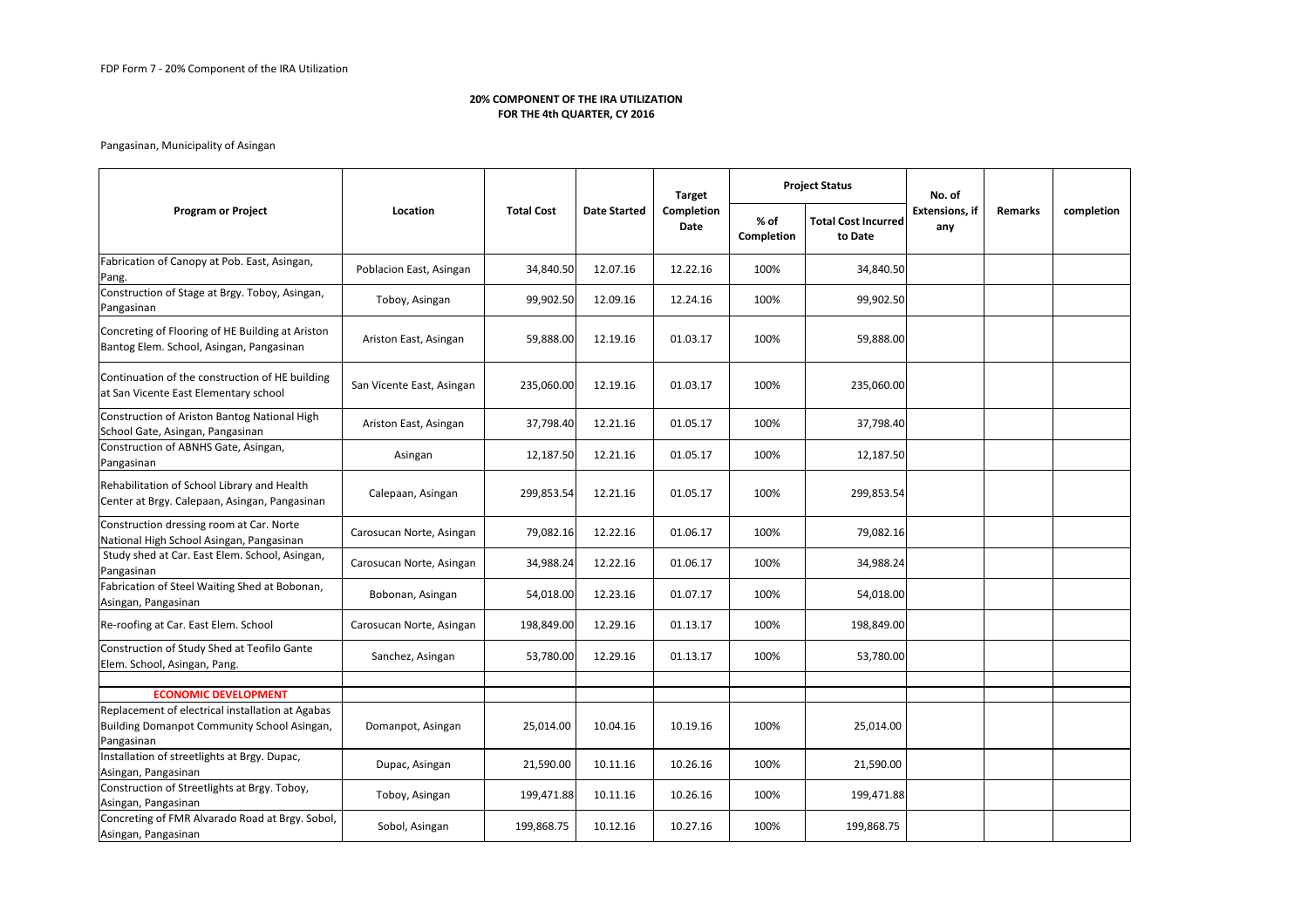|                                                                                                                  |                           |                                                                               |                   | <b>Target</b>                         |                              | <b>Project Status</b> | No. of     |  |  |
|------------------------------------------------------------------------------------------------------------------|---------------------------|-------------------------------------------------------------------------------|-------------------|---------------------------------------|------------------------------|-----------------------|------------|--|--|
| <b>Program or Project</b>                                                                                        | Location                  | <b>Total Cost</b><br><b>Completion</b><br><b>Date Started</b><br>% of<br>Date | <b>Completion</b> | <b>Total Cost Incurred</b><br>to Date | <b>Extensions, if</b><br>any | <b>Remarks</b>        | completion |  |  |
| Continuation of concreting of road shoulder at<br>Bobonan, Asingan, Pangasinan                                   | Bobonan, Asingan          | 59,350.00                                                                     | 10.13.16          | 10.28.16                              | 100%                         | 59,350.00             |            |  |  |
| Concrete topping of playground at Carosucan<br>Norte elementary School, Asingan                                  | Carosucan Norte, Asingan  | 49,870.00                                                                     | 10.19.16          | 11.03.16                              | 100%                         | 49,870.00             |            |  |  |
| Construction of FMR at Coldit, Asingan,<br>Pangasinan                                                            | Coldit, Asingan           | 299,822.50                                                                    | 10.24.16          | 11.08.16                              | 100%                         | 299,822.50            |            |  |  |
| Rehabilitation of the damage Brgy. Road at Zone<br>7, Bobonan, Asingan, Pangasinan                               | Bobonan, Asingan          | 44,480.00                                                                     | 10.28.16          | 11.12.16                              | 100%                         | 44,480.00             |            |  |  |
| Construction of 5 span perimeter fence at Brgy.<br>Sanchez, Asingan, Pangasinan                                  | Sanchez, Asingan          | 48,940.00                                                                     | 11.02.16          | 11.17.16                              | 100%                         | 48,940.00             |            |  |  |
| Installation of reinforced pipe at Sitio<br>Masicampo, Dupac, Asingan, Pang.                                     | Dupac, Asingan            | 6,470.00                                                                      | 11.07.16          | 11.22.16                              | 100%                         | 6,470.00              |            |  |  |
| Concreting of local access road at Sitio Hacienda,<br>Brgy. Toboy, Asingan, Pang.                                | Toboy, Asingan            | 35,472.50                                                                     | 11.07.16          | 11.22.16                              | 100%                         | 35,472.50             |            |  |  |
| Rehabilitation of streetlights at Ariston West,<br>Asingan, Pang.                                                | Ariston West, Asingan     | 9,844.00                                                                      | 11.08.16          | 11.23.16                              | 100%                         | 9,844.00              |            |  |  |
| Construction of road shoulder at Zone I, Brgy.<br>Coldit, Asingan, Pang.                                         | Coldit, Asingan           | 49,295.00                                                                     | 11.11.16          | 11.26.16                              | 100%                         | 49,295.00             |            |  |  |
| Rehabilitation of streetlights at Barangay San<br>Vicente west                                                   | San Vicente West, Asingan | 19,982.50                                                                     | 11.21.16          | 12.06.16                              | 100%                         | 19,982.50             |            |  |  |
| Regravelling of local access road, Pao, Ariston<br>East, Asingan, Pang.                                          | Ariston East, Asingan     | 34,500.00                                                                     | 11.28.16          | 12.13.16                              | 100%                         | 34,500.00             |            |  |  |
| Concrete topping of pathways in front of Marcos<br>Type Building at Palaris Elem. School, Asingan,<br>Pangasinan | Palaris, Asingan          | 24,626.00                                                                     | 12.02.16          | 12.17.16                              | 100%                         | 24,626.00             |            |  |  |
| Construction of road shoulder at Brgy Toboy (<br>Libtong East) Asingan Pangasinan                                | Toboy, Asingan            | 99,391.00                                                                     | 12.12.16          | 12.27.16                              | 100%                         | 99,391.00             |            |  |  |
| Iinstallation of Sub Meter at Satellite Market                                                                   | Asingan                   | 26,772.50                                                                     | 12.15.16          | 12.30.16                              | 100%                         | 26,772.50             |            |  |  |
| Concreting of Local Access Road at Sitio, Bantog,<br>Asingan, Pangasinan                                         | Bantog, Asingan           | 10,563.00                                                                     | 12.15.16          | 12.30.16                              | 100%                         | 10,563.00             |            |  |  |
| Installation of Sub. Meter at Satellite Market at<br>Brgy. Toboy, Asingan, Pangasinan                            | Toboy, Asingan            | 7,965.00                                                                      | 12.15.16          | 12.30.16                              | 100%                         | 7,965.00              |            |  |  |
| Concreting the local access road at Sitio Lipit,<br>Asingan, Pangasinan                                          | Asingan                   | 38,223.00                                                                     | 12.16.16          | 12.31.16                              | 100%                         | 38,223.00             |            |  |  |
| one (1) unit gasoline engine 7.5hp                                                                               | Asingan                   | 19,750.00                                                                     | 12.20.16          | 01.04.17                              | 100%                         | 19,750.00             |            |  |  |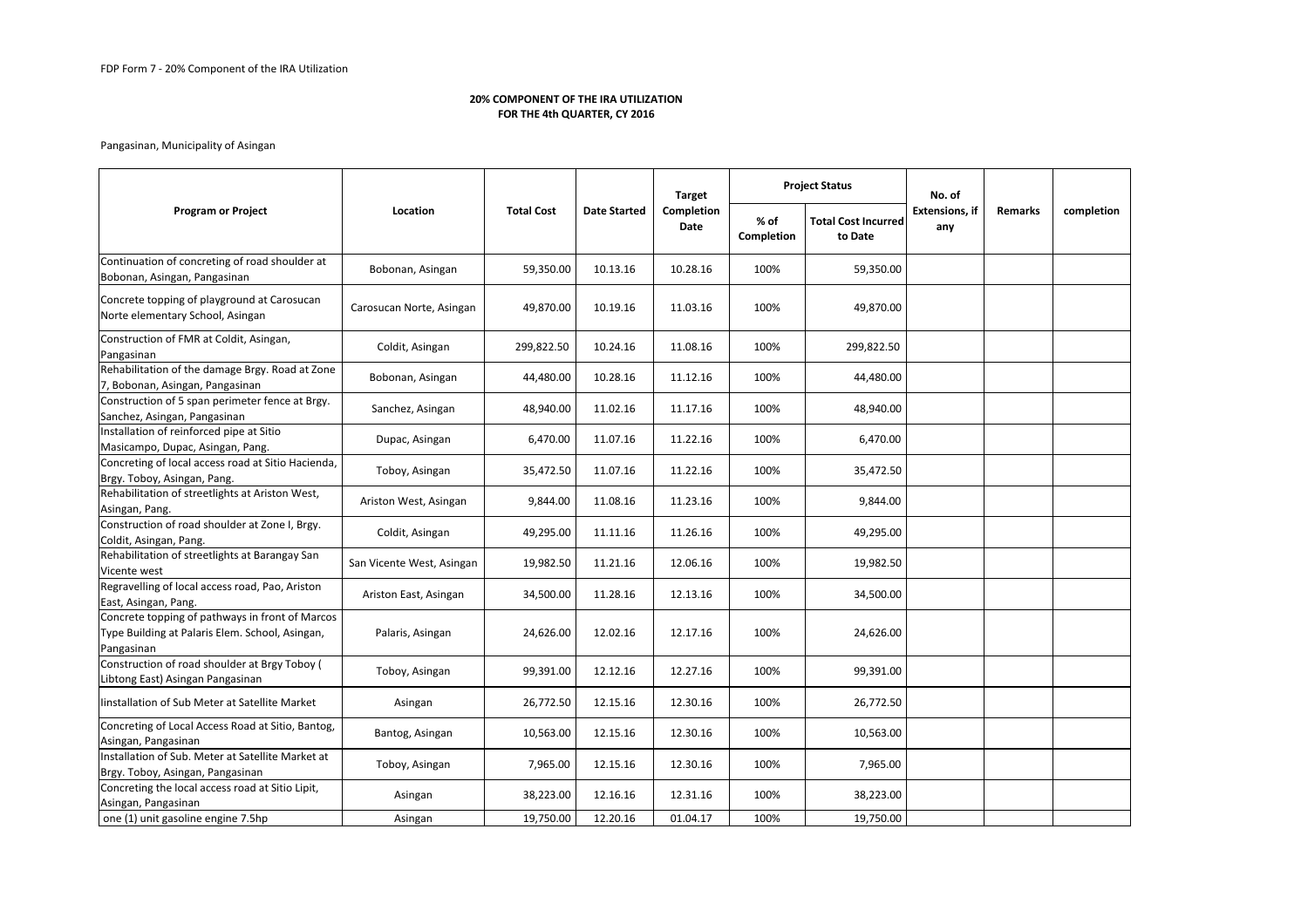|                                                                                                           |                          |                   |                     | <b>Target</b>             |                    | <b>Project Status</b><br>to Date | No. of<br><b>Extensions, if</b><br>any | <b>Remarks</b> | completion |
|-----------------------------------------------------------------------------------------------------------|--------------------------|-------------------|---------------------|---------------------------|--------------------|----------------------------------|----------------------------------------|----------------|------------|
| <b>Program or Project</b>                                                                                 | Location                 | <b>Total Cost</b> | <b>Date Started</b> | <b>Completion</b><br>Date | % of<br>Completion | <b>Total Cost Incurred</b>       |                                        |                |            |
| Concreting of FMR at Bantog, Asingan,<br>Pangasinan                                                       | Bantog, Asingan          | 19,995.08         | 12.21.16            | 01.05.17                  | 100%               | 19,995.08                        |                                        |                |            |
| Road repair at Sitio Sinapog Pob East Asingan<br>Pangasinan                                               | Poblacion East, Asingan  | 19,955.25         | 12.21.16            | 01.05.17                  | 100%               | 19,955.25                        |                                        |                |            |
| Rehabilitation of fence at Sobol Elem. School,<br>Asingan, Pangasinan                                     | Sobol, Asingan           | 44,990.90         | 12.21.16            | 01.05.17                  | 100%               | 44,990.90                        |                                        |                |            |
| Painting of pedestrian crossing at Zone I, Palaris,<br>Asingan                                            | Palaris, Asingan         | 2,660.00          | 12.22.16            | 01.06.17                  | 100%               | 2,660.00                         |                                        |                |            |
| Concreting of road shoulder at Zone 7 at Sobol,<br>Asingan, Pangasinan                                    | Sobol, Asingan           | 99,071.00         | 12.23.16            | 01.07.17                  | 100%               | 99,071.00                        |                                        |                |            |
| Foundation seeds to distribute for deserving<br>farmers of the Mun. of Asingan                            | ASingan                  | 24,000.00         | 12.28.16            | 01.12.17                  | 100%               | 24,000.00                        |                                        |                |            |
|                                                                                                           |                          |                   |                     |                           |                    |                                  |                                        |                |            |
| <b>ENVIRONMENTAL MANAGEMENT</b>                                                                           |                          |                   |                     |                           |                    |                                  |                                        |                |            |
| Repair of engine motor for plastic shredder to be<br>used at MRF Asingan, Pangaisnan                      | Asingan                  | 3,000.00          | 10.12.16            | 10.19.16                  | 100%               | 3,000.00                         |                                        |                |            |
| Garbage Truck for use at Brgy. Ariston East,<br>Asingan, Pangasinan                                       | Ariston East, Asingan    | 200,000.00        | 10.14.16            | 10.21.16                  | 100%               | 200,000.00                       |                                        |                |            |
| Concrete topping of playground at Carosucan<br>Norte elementary School, Asingan                           | Carosucan Norte, Asingan | 5,000.00          | 10.19.16            | 10.26.16                  | 100%               | 5,000.00                         |                                        |                |            |
| 6 units pitcher and 2 units jetmatic pump to be<br>used at Brgy. Toboy, Asingan, Pangasinan               | Toboy, Asingan           | 21,100.00         | 10.19.16            | 10.26.16                  | 100%               | 21,100.00                        |                                        |                |            |
| Filling Materials for Toboy elem. School, Asingan                                                         | Toboy, Asingan           | 14,804.68         | 10.19.16            | 10.26.16                  | 100%               | 14,804.68                        |                                        |                |            |
| Construction of one unit comfort room at senior<br>citizens office at Brgy Macalong Asingan<br>Pangasinan | Macalong, Asingan        | 39,858.00         | 10.27.16            | 11.03.16                  | 100%               | 39,858.00                        |                                        |                |            |
| Construction of comfort room at Senior Citizens<br>Office of Ariston West                                 | Ariston West, Asingan    | 49,954.50         | 11.07.16            | 11.14.16                  | 100%               | 49,954.50                        |                                        |                |            |
| Repair/rehabilitation of box culvert at<br>Masicampo, Dupac, Asingan, Pangasinan                          | Dupac, Asingan           | 45,482.00         | 11.07.16            | 11.14.16                  | 100%               | 45,482.00                        |                                        |                |            |
| Concreting of canal in front of the Carosucan Sur<br>Elementary School, Asingan, Pangasinan               | Carosucan Sur, Asingan   | 141,870.00        | 11.24.16            | 12.01.16                  | 100%               | 141,870.00                       |                                        |                |            |
| Filling Materials used for the proposed<br>Basketball Court at Brgy. Pob. East, Asingan,<br>Pangasinan    | Poblacion East, Asingan  | 49,711.80         | 11.24.16            | 12.01.16                  | 100%               | 49,711.80                        |                                        |                |            |